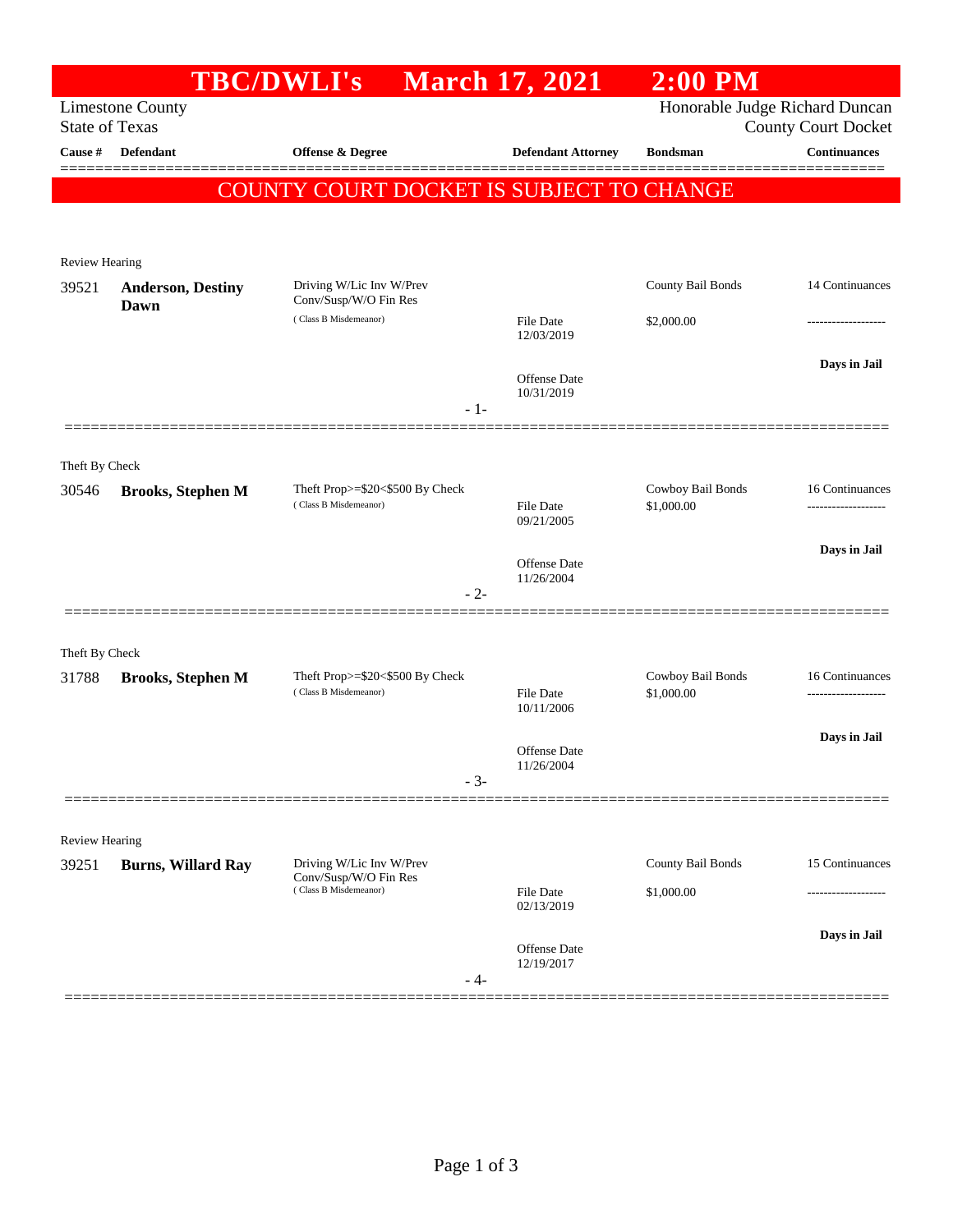|                                                  | <b>TBC/DWLI's</b>            |                                                   |       | <b>March 17, 2021</b>             | $2:00$ PM                                                    |                                 |
|--------------------------------------------------|------------------------------|---------------------------------------------------|-------|-----------------------------------|--------------------------------------------------------------|---------------------------------|
| <b>Limestone County</b><br><b>State of Texas</b> |                              |                                                   |       |                                   | Honorable Judge Richard Duncan<br><b>County Court Docket</b> |                                 |
| Cause #                                          | Defendant                    | <b>Offense &amp; Degree</b>                       |       | <b>Defendant Attorney</b>         | <b>Bondsman</b>                                              | <b>Continuances</b>             |
|                                                  |                              | COUNTY COURT DOCKET IS SUBJECT TO CHANGE          |       |                                   |                                                              |                                 |
|                                                  |                              |                                                   |       |                                   |                                                              |                                 |
| Theft By Check                                   |                              |                                                   |       |                                   |                                                              |                                 |
| 39484                                            | <b>Hall, Michael Anthony</b> | Theft Prop $>=$ \$750 < \$2,500                   |       |                                   | Freebird Bail Bonds                                          | 16 Continuances                 |
|                                                  |                              | (Class A Misdemeanor)                             |       | <b>File Date</b><br>10/01/2019    | \$1,000.00                                                   | -------------------             |
|                                                  |                              |                                                   |       |                                   |                                                              | Days in Jail                    |
|                                                  |                              |                                                   |       | <b>Offense Date</b><br>12/03/2018 |                                                              |                                 |
|                                                  |                              |                                                   | $-5-$ |                                   |                                                              |                                 |
| Theft By Check                                   |                              |                                                   |       |                                   |                                                              |                                 |
| 39485                                            | <b>Hall, Michael Anthony</b> | Theft Prop >=\$100<\$750                          |       |                                   | Freebird Bail Bonds                                          | 16 Continuances                 |
|                                                  |                              | (Class B Misdemeanor)                             |       | File Date<br>10/01/2019           | \$1,000.00                                                   | -------------------             |
|                                                  |                              |                                                   |       | <b>Offense Date</b>               |                                                              | Days in Jail                    |
|                                                  |                              |                                                   | - 6-  | 11/29/2018                        |                                                              |                                 |
|                                                  |                              |                                                   |       |                                   |                                                              |                                 |
| <b>Review Hearing</b>                            |                              |                                                   |       |                                   |                                                              |                                 |
| 38564                                            | Hamilton, Jeremy             | Driving W/Lic Inv W/Prev<br>Conv/Susp/W/O Fin Res |       |                                   | Chase Chapman's Bail<br><b>Bonds</b>                         | 8 Continuances                  |
|                                                  | <b>Scott</b>                 | (Class B Misdemeanor)                             |       | File Date                         | \$2,000.00                                                   |                                 |
|                                                  |                              |                                                   |       | 07/10/2017                        |                                                              | Days in Jail                    |
|                                                  |                              |                                                   |       | <b>Offense Date</b><br>05/16/2017 |                                                              |                                 |
|                                                  |                              |                                                   | $-7-$ |                                   |                                                              |                                 |
|                                                  |                              |                                                   |       |                                   |                                                              |                                 |
| Theft By Check                                   |                              |                                                   |       |                                   |                                                              |                                 |
| 39481                                            | Lujuan, Tristy Lynn          | Theft Prop >=\$100<\$750<br>(Class B Misdemeanor) |       | <b>File Date</b><br>10/01/2019    | County Bail Bonds<br>\$1,000.00                              | 4 Continuances<br>------------- |
|                                                  |                              |                                                   |       | Offense Date                      |                                                              | Days in Jail                    |
|                                                  |                              |                                                   | $-8-$ | 03/19/2019                        |                                                              |                                 |
|                                                  |                              |                                                   |       |                                   |                                                              |                                 |